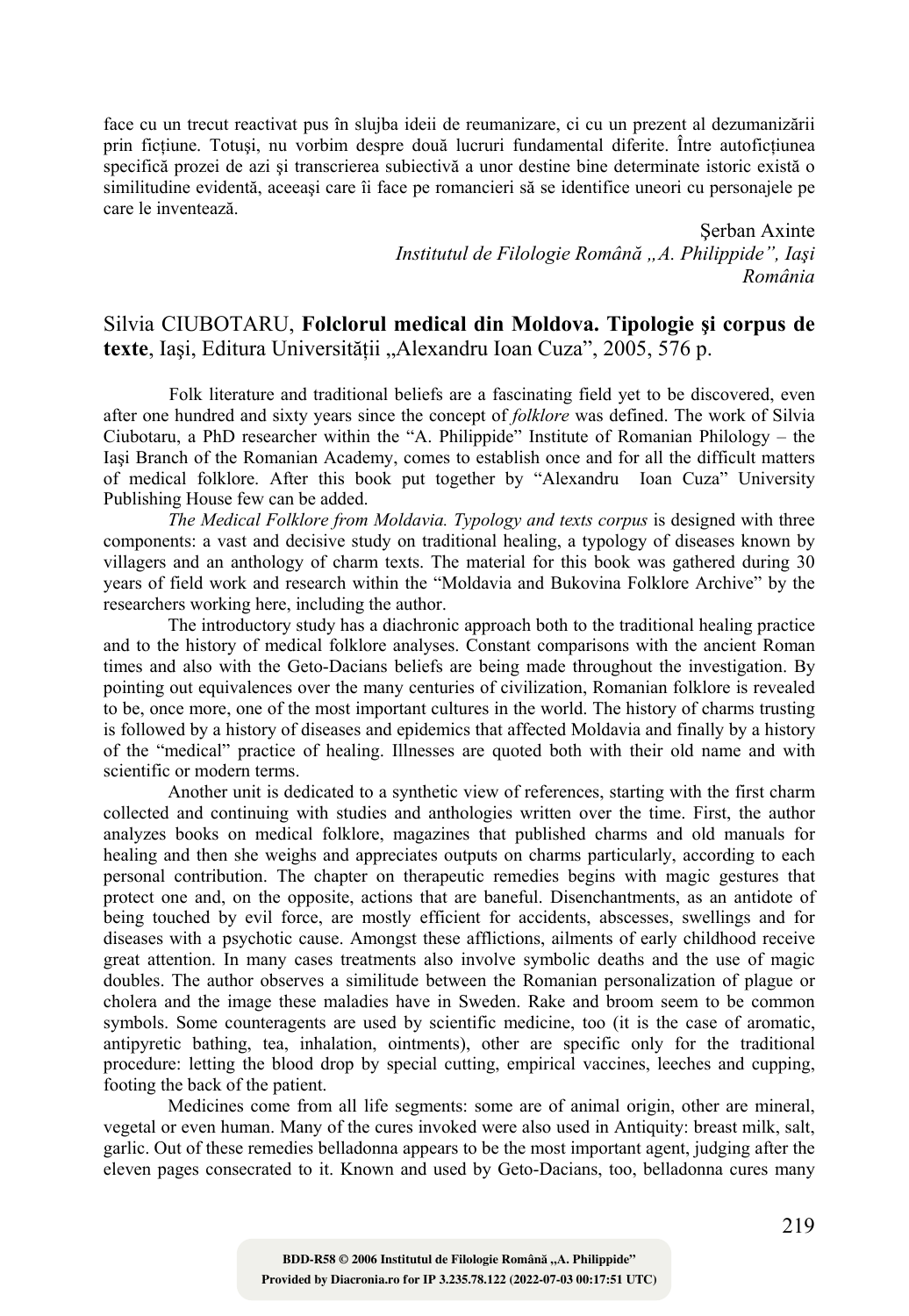afflictions and seems to solve existential problems. The author analyzes the many names this plant receives and what strikes us is the deep feeling of awe people have when mentioning it. The same fearful respect can be seen in the culling ritual. The expressiveness of its titles is enhanced by the many statements about belladonna which are quoted from authentic folk language with a phonetic transcription. This powerful world of forces that obey human will grows vividly out of the pages. Each intention has its own characteristics in using *Atropa Belladonna.* While marital wishes need purity and love gestures to crop it during sunrise and meat days, evil intentions make women fight each other as they cull belladonna in order to provoke by imitation its magic forces. They do not cull it in a state of ritual cleanness and fasting days are appropriate for doing harm. The author follows closely each phase of the ritual and helps the reader understand the archaic signification of every gesture. The study continues with the same enjoyable style – nothing like dry, overspecialized books – and delves into therapeutic and magic rites agents. The author explains the fact that the practitioners of medical folklore are especially women by giving three reasons: young girls are encouraged by their mother /grandmother /aunts to learn how to heal and they reach maturity with an important amount of passive knowledge. Secondly, they are always close to home, ready to help whoever needs it. And lastly, charms also use the symbolic implications of femininity: fertility and spiritual regeneration. However, to achieve these, women have to be pure and faithful. Men are able to heal also, but they mostly treat sick animals.

Seven are the auxiliary magic agents that Silvia Ciubotaru considers: twins, their mother, the youngest child in a family, virgins, children, godfathers and even the evil doer. All of them, surrounded by specific symbols and powers help the cure process performed by the healer. Nocuous agents are studied further in the book. They are believed to represent historical human fears of dark and dawn, of summer tempests, deep waters and spirits of the dead. Fear of the dark is approached scientifically and the analysis develops in a comparative manner. Wicked fairies that haunt in between Easter and Saint John's Birth Holiday are fought by *căluşari* throughout a ritual first attested 300 years ago. They use dance, garlic and other plant mixtures to transfer the disease out of the patient's body. When writing about magic acts the author underlines the necessity of simultaneous techniques: the healers use both empirical knowledge and magic, which transpires animism, totemic as well as archaic taboos beliefs. Magic is classified after the principle it is based upon. Afterwards we learn about the exact healing time that makes the charm effective, the supernatural objects it uses and the magic rites with deep symbolic implication. The significance of making a knot in someone's hair is so powerful that it can even stop hemorrhages. The last part of the introductory study is dedicated to the poetics of charms: *word is magic*. Recomposing the evolution of today's highly poetical charms, the author believes that "disenchantments are an efficient support for the magic ritual which they assist and complete". The place where sickness is banished to seems to have clear similarities with the ancient beliefs. The Moldavian repertoire of charms is all-inclusive: every linguistic type of disease fighting is present in between the Prut and the Siret Rivers.

The second section of the book consists of a 160 pages typology written in a comprehensive dictionary style. First the author investigates human maladies, followed by animal sufferings and types of cures. Each entry first gives a definition of the condition, its origin and causes, the different names people use for it and the scientific equivalents. The second structured issue focuses on remedies: plants and substances, procedure techniques. Atypical cures are analyzed in a separate paragraph and the author uses the same manner to differentiate magic acts. The third part of the article deals with the later rituals and here many examples from charms texts are quoted. Each belief and practice is followed by first letters abbreviations of the villages where they were found. The anthology of disenchantments contains no less than 454 texts which are preceded by useful information for interested researchers: the village where it was gathered from, the informant and his/her name and age, who collected the text and its inventory number in the archive. Also directions on performing the ritual are transcribed together with the texts.